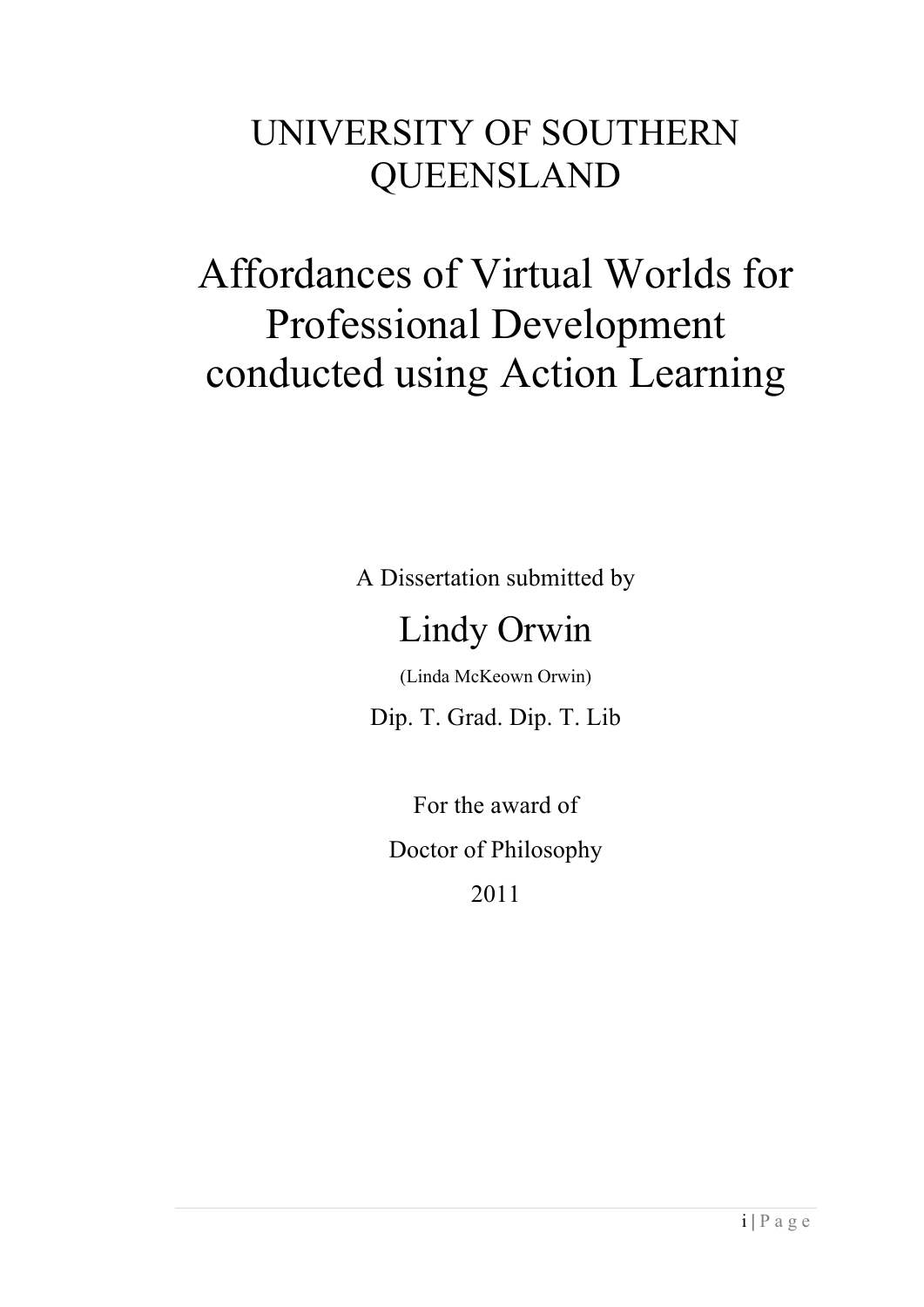#### $A$ **bstract**

In times of rapid change, lifelong learning is essential. Teachers are no exception to this. Organized professional development has been a traditional pathway for teachers to gain access to new knowledge and skills. Regrettably a lot of value of professional development is not realized when learning is not put into practice. Pfeffer and Sutton refer to this as the 'knowing-doing gap' (Pfeffer & Sutton, 1999). There has been a shift in emphasis from being the recipient of professional development organized by others to the need for lifelong learners to be responsible for their own professional learning. One approach that addresses the knowing-doing gap whilst simultaneously developing skills for professional learning is Reg Revans' strategy called Action Learning in which learners apply what they are learning to real workplace challenges during the learning process. Using Action Learning in an online mode could increase access to this successful strategy for eliminating the knowing-doing gap.

Transactional distance theory suggests that traditional distance learning methods may not effectively support the type of dialogue typical during the social reflection process that happens in the Learning Set during Action Learning. Virtual Worlds are an emerging technology that provides a highly immersive, online learning environment. This study identified the social and technical affordances of a 3D virtual world, Second Life®, for conducting Action Learning. Bannan-Ritland's Integrative Learning Design Framework (Bannan-Ritland, 2003), a participatory Design Based Research methodology, was used to design and implement two iterations of a three month Action Learning Program in a purpose built environment in the 3D virtual world of Second Life®,. A total of thirty-two participants successfully completed the program using the custom made 3D environment.

The study identified the social and technical affordances of the 3D virtual world to provide a learning environment suitable for Action Learning. High levels of satisfaction with the Action Learning Programs and high retention rates indicated that Action Learning could be conducted successfully in Second Life®, High social presence measured on two scales indicated that transactional distance was low for the dialogue element vital for effective Learning Set Meetings. The study identified that the three key barriers to participation in virtual worlds based Action Learning were technical challenges created by access requirements and an unfamiliar interface and busy lives that compete for time to attend any kind of professional development.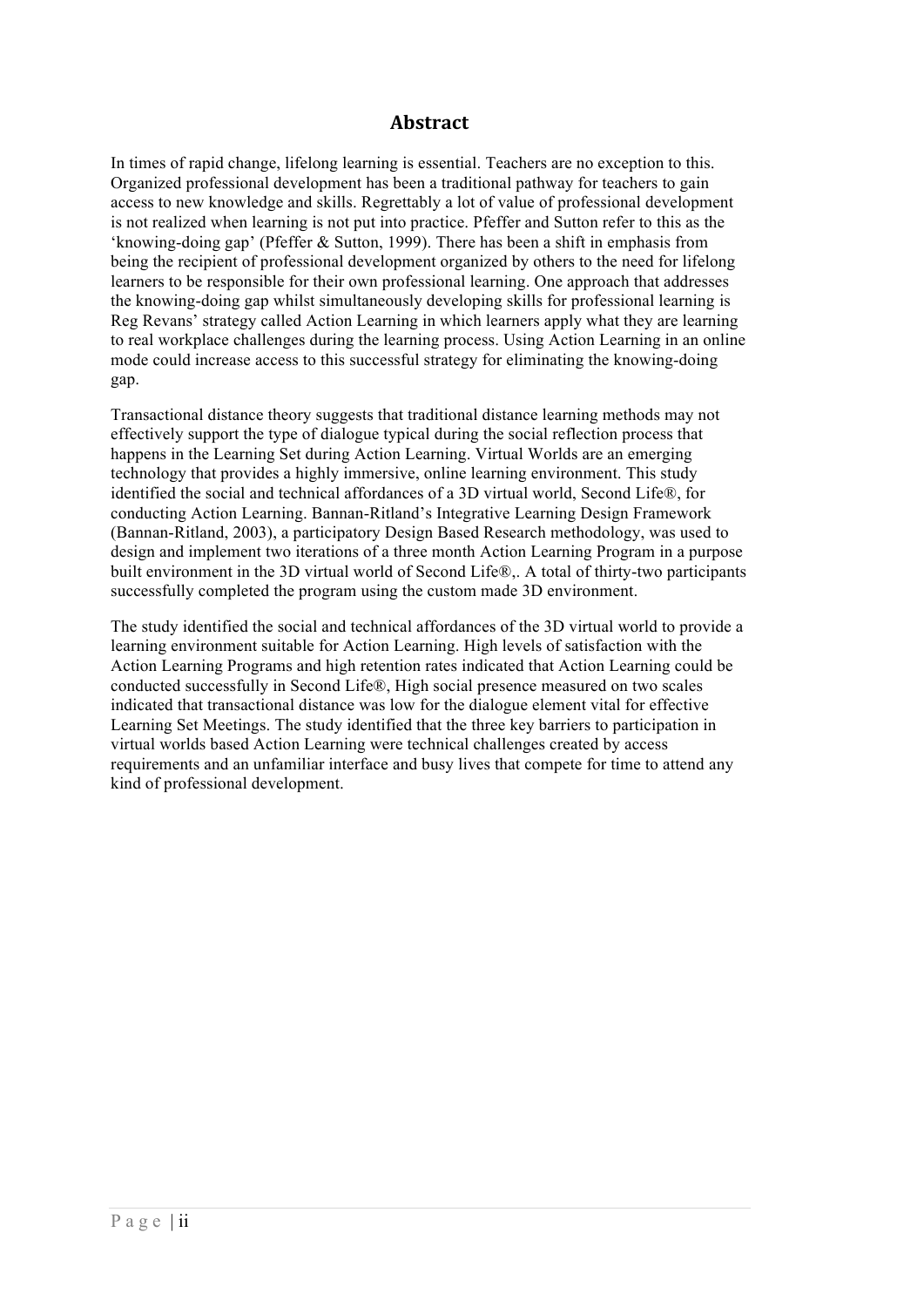#### **Certification of Dissertation**

I certify that the ideas, experimental work, results, analyses, software and conclusions reported in this dissertation are entirely my own effort, except where otherwise acknowledged. I also certify that the work is original and has not been previously submitted for any other award, except where otherwise acknowledged.

Signature of Candidate Date

**ENDORSEMENT**

Professor Peter Albion Date

Associate Professor Jon Austin

Date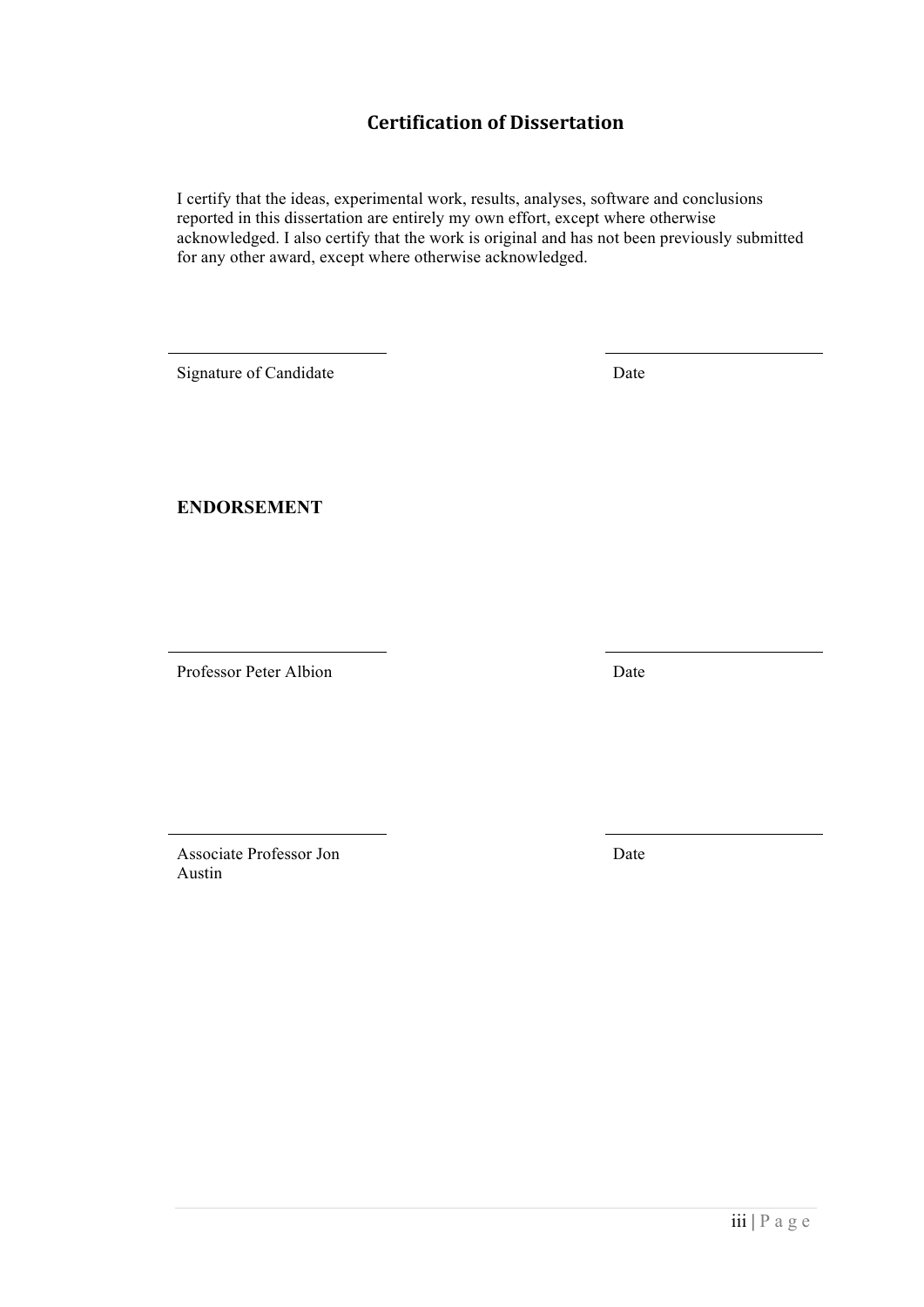#### $\bf Acknowledgements$



This research is proudly supported by the Queensland Government's Growing the Smart State PhD Funding Program and may be used to assist public policy development. The State of Queensland accepts no responsibility for decisions or actions resulting from any information supplied. The views and information contained in the research do not necessarily represent the views or opinions of the Queensland Government and carry no endorsement by the Queensland Government.

My very special thanks to my husband, Randy Orwin, who provided unwavering support during those times when the challenges of life seemed overwhelming to the point where I would have given up had he not been there to encourage me and to take on other tasks in life that gave me the time to complete this document.

My thanks go to my supervisor, Professor Peter Albion, University of Southern Queensland, Faculty of Education, whose patience, insights and feedback were invaluable.

Thanks to all the "Lab Rabbits" (Action Learners) and Action Learning Facilitators who participated in the study.

Thanks also to the wonderful community within Second Life® and on the Second Life Educators email list (SLED) who have been my sounding board, my inspiration and my support throughout this process. Particular thanks to the members of Decka's Geeks' Club who helped make the island of Terra incognita a beautiful and loved sanctuary for learning. Special thanks to the people behind these avatars:

| Loch Harlan      | Poinky Malaprop    |
|------------------|--------------------|
| Becca Spotter    | Biran Gould        |
| Gypsy Paz        | Cynibal Corleone   |
| Arcanus Projects | Tamara Zauberflote |
| Marbles Tokyo    |                    |

Copyright 2011 Linda McKeown Orwin

Second Life® and Linden Lab® are trademarks of Linden Research, Inc.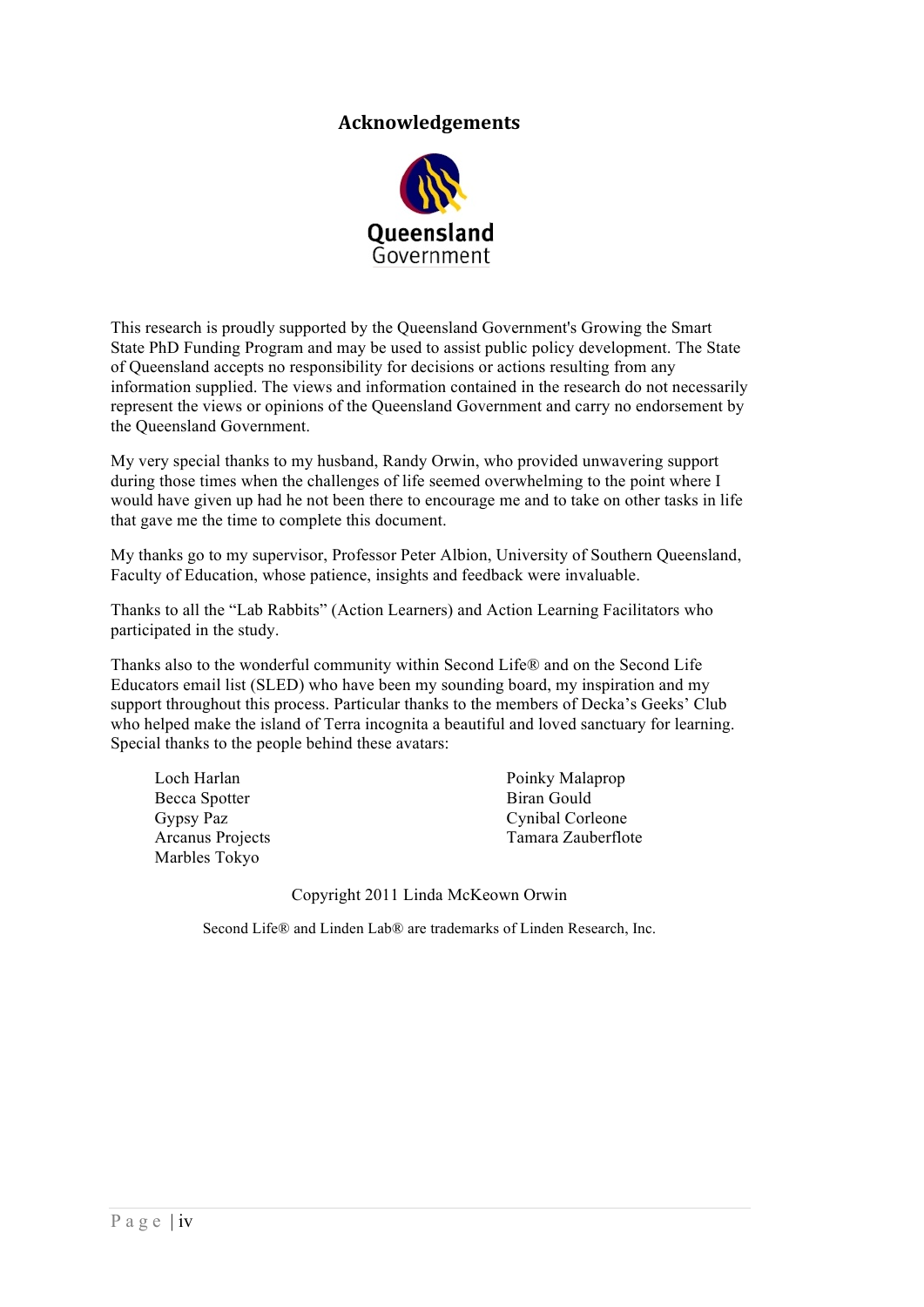### **Table of Contents**

| 2.2 The 'Knowing-Doing Gap', effective professional development and the role of Action<br>2.4 The connected world – Accessing learning opportunities online  15<br>2.6 Gaps in the literature - Action Learning in an online 3D environment 29<br>3.1 Design Based Research differs from psychological experimentation research methods |
|-----------------------------------------------------------------------------------------------------------------------------------------------------------------------------------------------------------------------------------------------------------------------------------------------------------------------------------------|
|                                                                                                                                                                                                                                                                                                                                         |
|                                                                                                                                                                                                                                                                                                                                         |
|                                                                                                                                                                                                                                                                                                                                         |
|                                                                                                                                                                                                                                                                                                                                         |
|                                                                                                                                                                                                                                                                                                                                         |
|                                                                                                                                                                                                                                                                                                                                         |
|                                                                                                                                                                                                                                                                                                                                         |
|                                                                                                                                                                                                                                                                                                                                         |
|                                                                                                                                                                                                                                                                                                                                         |
|                                                                                                                                                                                                                                                                                                                                         |
|                                                                                                                                                                                                                                                                                                                                         |
|                                                                                                                                                                                                                                                                                                                                         |
|                                                                                                                                                                                                                                                                                                                                         |
|                                                                                                                                                                                                                                                                                                                                         |
|                                                                                                                                                                                                                                                                                                                                         |
|                                                                                                                                                                                                                                                                                                                                         |
|                                                                                                                                                                                                                                                                                                                                         |
|                                                                                                                                                                                                                                                                                                                                         |
|                                                                                                                                                                                                                                                                                                                                         |
|                                                                                                                                                                                                                                                                                                                                         |
|                                                                                                                                                                                                                                                                                                                                         |
|                                                                                                                                                                                                                                                                                                                                         |
|                                                                                                                                                                                                                                                                                                                                         |
|                                                                                                                                                                                                                                                                                                                                         |
|                                                                                                                                                                                                                                                                                                                                         |
|                                                                                                                                                                                                                                                                                                                                         |
|                                                                                                                                                                                                                                                                                                                                         |
|                                                                                                                                                                                                                                                                                                                                         |
|                                                                                                                                                                                                                                                                                                                                         |
|                                                                                                                                                                                                                                                                                                                                         |
|                                                                                                                                                                                                                                                                                                                                         |
|                                                                                                                                                                                                                                                                                                                                         |
|                                                                                                                                                                                                                                                                                                                                         |
|                                                                                                                                                                                                                                                                                                                                         |
|                                                                                                                                                                                                                                                                                                                                         |
|                                                                                                                                                                                                                                                                                                                                         |
|                                                                                                                                                                                                                                                                                                                                         |
|                                                                                                                                                                                                                                                                                                                                         |
|                                                                                                                                                                                                                                                                                                                                         |
|                                                                                                                                                                                                                                                                                                                                         |
|                                                                                                                                                                                                                                                                                                                                         |
|                                                                                                                                                                                                                                                                                                                                         |
|                                                                                                                                                                                                                                                                                                                                         |
|                                                                                                                                                                                                                                                                                                                                         |
|                                                                                                                                                                                                                                                                                                                                         |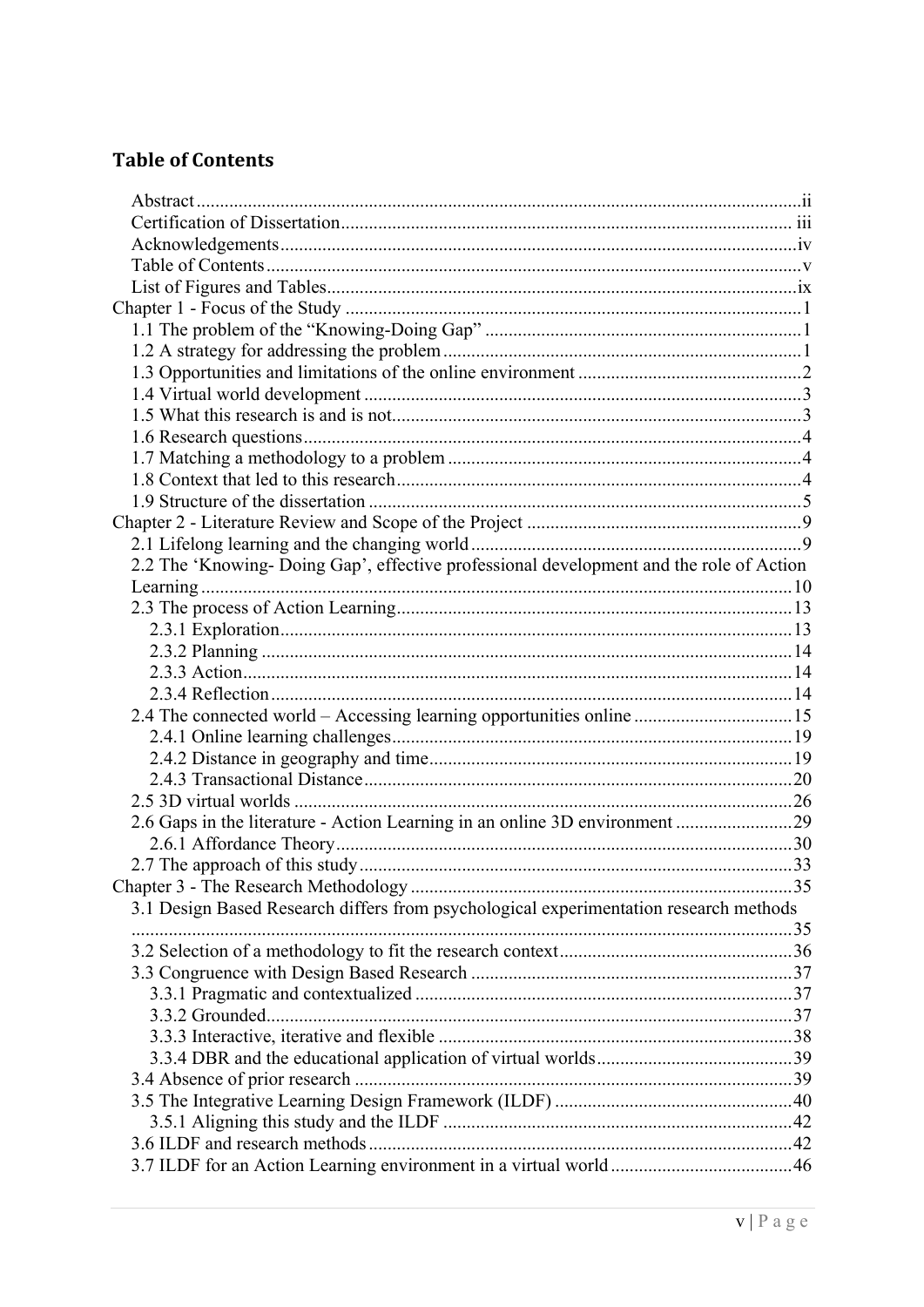| 3.7.3 ILDF Phase: Web Enabled Proto-diffusion becomes virtual world enabled proto-          |  |
|---------------------------------------------------------------------------------------------|--|
|                                                                                             |  |
| 3.7.4 ILDF Phase: Evaluation: Local impact (Formative Evaluation) 50                        |  |
|                                                                                             |  |
|                                                                                             |  |
|                                                                                             |  |
|                                                                                             |  |
|                                                                                             |  |
|                                                                                             |  |
|                                                                                             |  |
|                                                                                             |  |
| 4.3 Structured group interview – Potential for Action Learning in virtual worlds59          |  |
| 4.4 Facilitating Action Learning face-to-face - Interviews with Action Learning             |  |
|                                                                                             |  |
|                                                                                             |  |
|                                                                                             |  |
|                                                                                             |  |
|                                                                                             |  |
|                                                                                             |  |
| 4.5 Facilitating Action Learning face-to-face – Interview with Action Learning Facilitator  |  |
|                                                                                             |  |
|                                                                                             |  |
| 4.7 Facilitating Action Learning online using text-based tools: Email interview with Action |  |
|                                                                                             |  |
| 4.7.1 Facilitating Action Learning in a blended environment including a 3D virtual          |  |
|                                                                                             |  |
|                                                                                             |  |
|                                                                                             |  |
|                                                                                             |  |
|                                                                                             |  |
| Chapter 5 - Enactment: Building the environment for Action Learning and implementing        |  |
|                                                                                             |  |
|                                                                                             |  |
|                                                                                             |  |
|                                                                                             |  |
|                                                                                             |  |
|                                                                                             |  |
|                                                                                             |  |
|                                                                                             |  |
|                                                                                             |  |
|                                                                                             |  |
|                                                                                             |  |
| 5.2.2 Virtual land, terrain and the overall layout: tapping the affordances of access and   |  |
|                                                                                             |  |
|                                                                                             |  |
|                                                                                             |  |
|                                                                                             |  |
| 5.3.1 Look and feel – High fidelity photorealism, cartoons, reality or fantasy? 96          |  |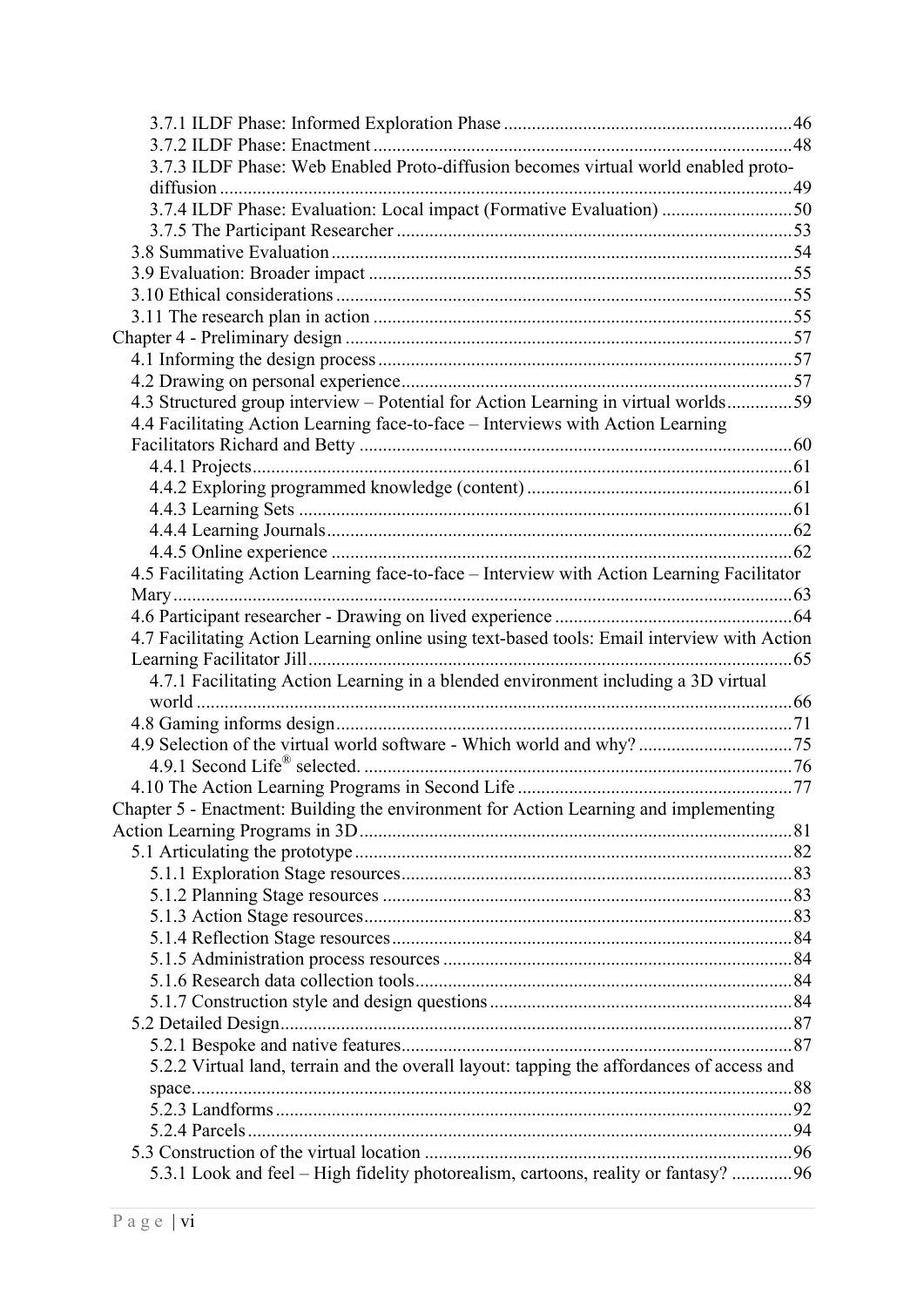| 5.6 Explore Phase of the Action Learning Process - Additional tools for teaching content |  |
|------------------------------------------------------------------------------------------|--|
|                                                                                          |  |
|                                                                                          |  |
|                                                                                          |  |
|                                                                                          |  |
|                                                                                          |  |
|                                                                                          |  |
|                                                                                          |  |
|                                                                                          |  |
|                                                                                          |  |
|                                                                                          |  |
|                                                                                          |  |
|                                                                                          |  |
|                                                                                          |  |
|                                                                                          |  |
|                                                                                          |  |
|                                                                                          |  |
|                                                                                          |  |
|                                                                                          |  |
|                                                                                          |  |
|                                                                                          |  |
|                                                                                          |  |
| 6.4.4 Commitment to being active participants in the research processes 146              |  |
|                                                                                          |  |
|                                                                                          |  |
|                                                                                          |  |
|                                                                                          |  |
|                                                                                          |  |
|                                                                                          |  |
|                                                                                          |  |
|                                                                                          |  |
|                                                                                          |  |
|                                                                                          |  |
|                                                                                          |  |
|                                                                                          |  |
|                                                                                          |  |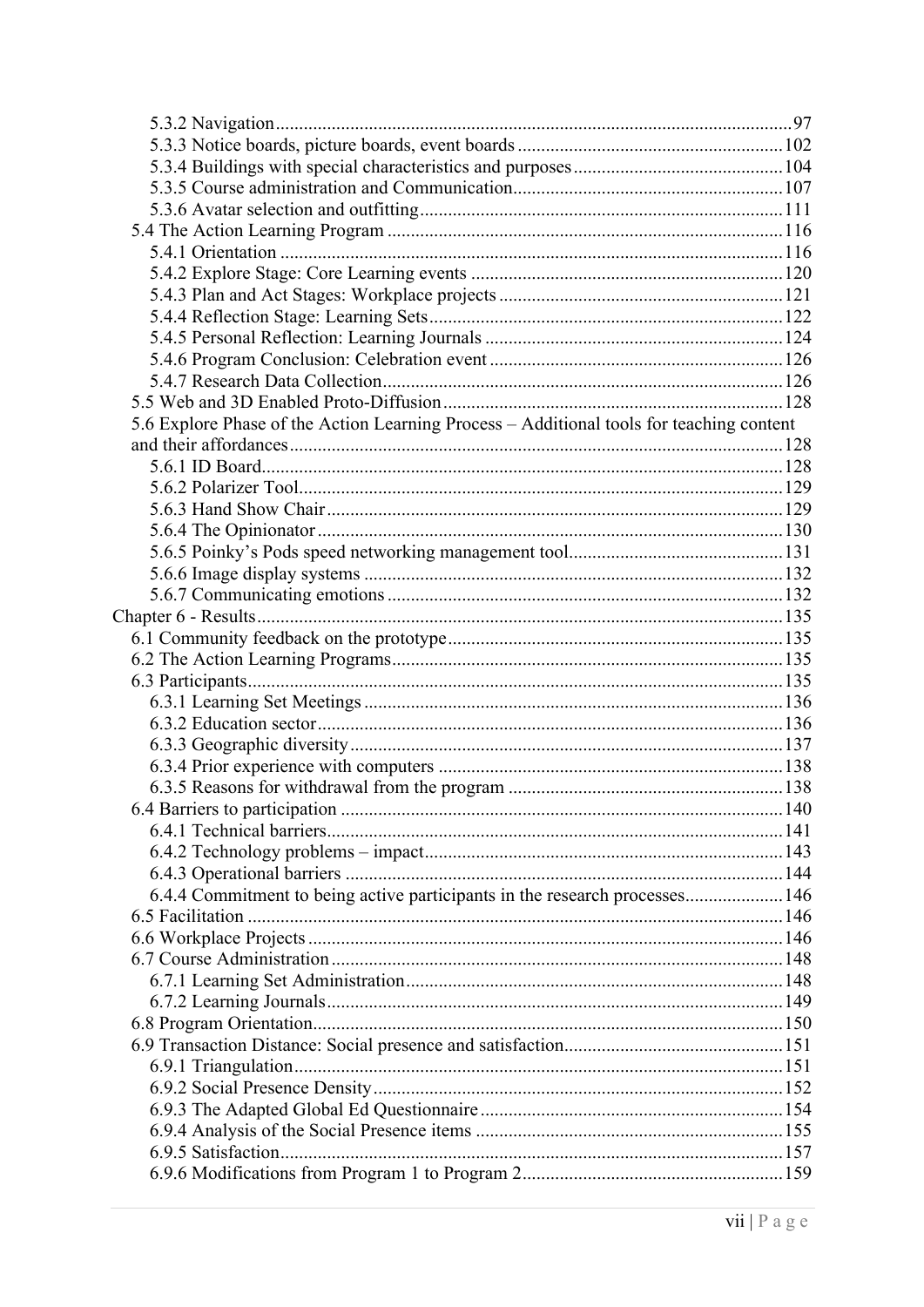| 7.5.1 Locations for large and small groups: Form and function in the virtual world166  |  |
|----------------------------------------------------------------------------------------|--|
| 7.5.2 Reporting on Workplace Projects and the Action Learning Program themes168        |  |
|                                                                                        |  |
|                                                                                        |  |
| 7.7 The relationship of embodiment, environment and Transactional Distance 171         |  |
|                                                                                        |  |
|                                                                                        |  |
| 7.9 Content in the Action Learning Program – A Typology of Roles for Virtual Worlds in |  |
|                                                                                        |  |
|                                                                                        |  |
| 7.11 The technology overhead - Access and orientation to the platform  175             |  |
|                                                                                        |  |
|                                                                                        |  |
|                                                                                        |  |
|                                                                                        |  |
|                                                                                        |  |
|                                                                                        |  |
|                                                                                        |  |
|                                                                                        |  |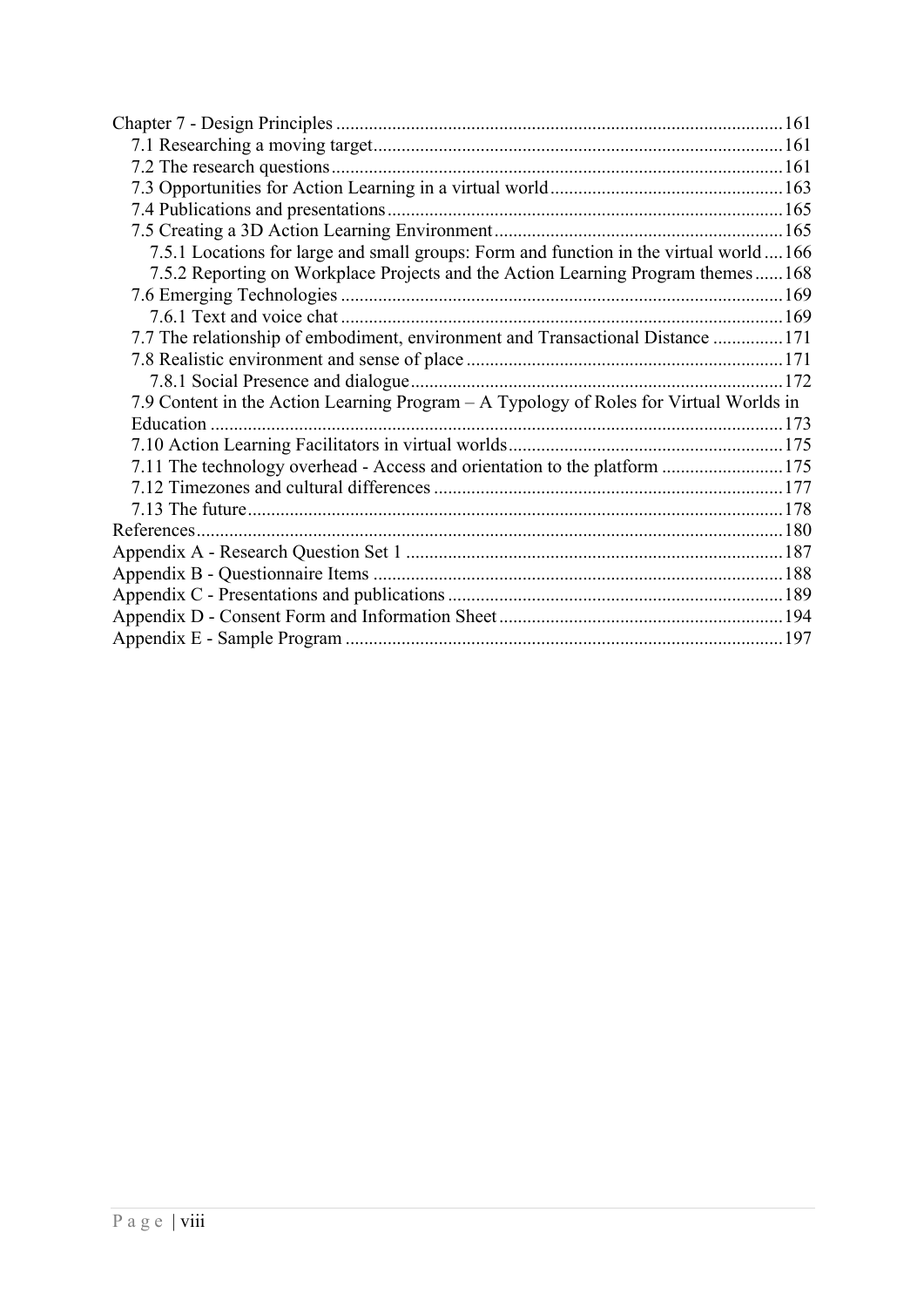## **List of Figures and Tables**

| Table 2-1: Generations of Distance Learning distilled from the book Elearning in the $21st$ Century (D) |  |
|---------------------------------------------------------------------------------------------------------|--|
| Randy Garrison & Terry Anderson, 2003, pp. 35-39) and modifications to the generations from             |  |
|                                                                                                         |  |
|                                                                                                         |  |
| Figure 2:4: A group of avatars during a Learning Set meeting in the virtual world, Second Life.  28     |  |
|                                                                                                         |  |
| Table 3-1: Comparing Psychological Experimentation and Design-Based Research Methods (Barab &           |  |
|                                                                                                         |  |
| Table 3-2: Alignment of Teacher Design Research and Action Learning as compared to Traditional          |  |
| Teacher Professional Development. Based on Bannan-Ritland and Kelly (Bannan-Ritland &                   |  |
|                                                                                                         |  |
| Figure 3:1: Integrative Learning Design Framework (Bannan-Ritland, 2003, p. 53) 41                      |  |
| Figure 3:2: Program level trajectory of Action Learning within the professional work of the researcher  |  |
| as a provider of teacher professional development about educational technology.  42                     |  |
| Figure 3:3: ILDF with suggested research methods and data sources (Bannan-Ritland, 2003).  43           |  |
| Table 3-3: Questions and methods of research by Integrative Learning Design Framework Phase.            |  |
|                                                                                                         |  |
|                                                                                                         |  |
|                                                                                                         |  |
|                                                                                                         |  |
|                                                                                                         |  |
|                                                                                                         |  |
|                                                                                                         |  |
| Figure 4:1: Integrative Learning Design Framework elements addressed in Chapter 4. Bannan-Ritland,      |  |
| B. (2003). "The role of design in research: The Integrative Learning Design Framework."                 |  |
|                                                                                                         |  |
|                                                                                                         |  |
|                                                                                                         |  |
| Figure 4:4: The three panes of the ActiveWorlds Viewer. 1. The Virtual World. 2. The chat log. 3. The   |  |
|                                                                                                         |  |
|                                                                                                         |  |
|                                                                                                         |  |
|                                                                                                         |  |
|                                                                                                         |  |
|                                                                                                         |  |
|                                                                                                         |  |
|                                                                                                         |  |
| Figure 4:11: Research journal (Designer Log in ILDF terms) entry August 2006. Putting the plans on      |  |
|                                                                                                         |  |
|                                                                                                         |  |
| Figure 5:2 ILDF Enactment Phase - Articulated Prototype (Bannan-Ritland, 2003)  81                      |  |
| Figure 5:3: Articulated Prototype of required locations in the virtual world to meet the needs of the   |  |
|                                                                                                         |  |
|                                                                                                         |  |
|                                                                                                         |  |
| Figure 5:6: Second Life® land hierarchy(Linden Lab, 2011b). Copyright © 2007-2009 Linden                |  |
|                                                                                                         |  |
|                                                                                                         |  |
| Figure 5:8: Location of Terra incognita island on the World Map of Second Life Virtual land is          |  |
| represented as islands or mainland on the Second Life® World Map (Grid). Island simulators are          |  |
| based on a virtual server and appear surrounded by water. The island named Terra Incognita was          |  |
|                                                                                                         |  |
| Figure 5:9: Plan for the buildings on the virtual island of Terra incognita in Second Life®.  92        |  |
|                                                                                                         |  |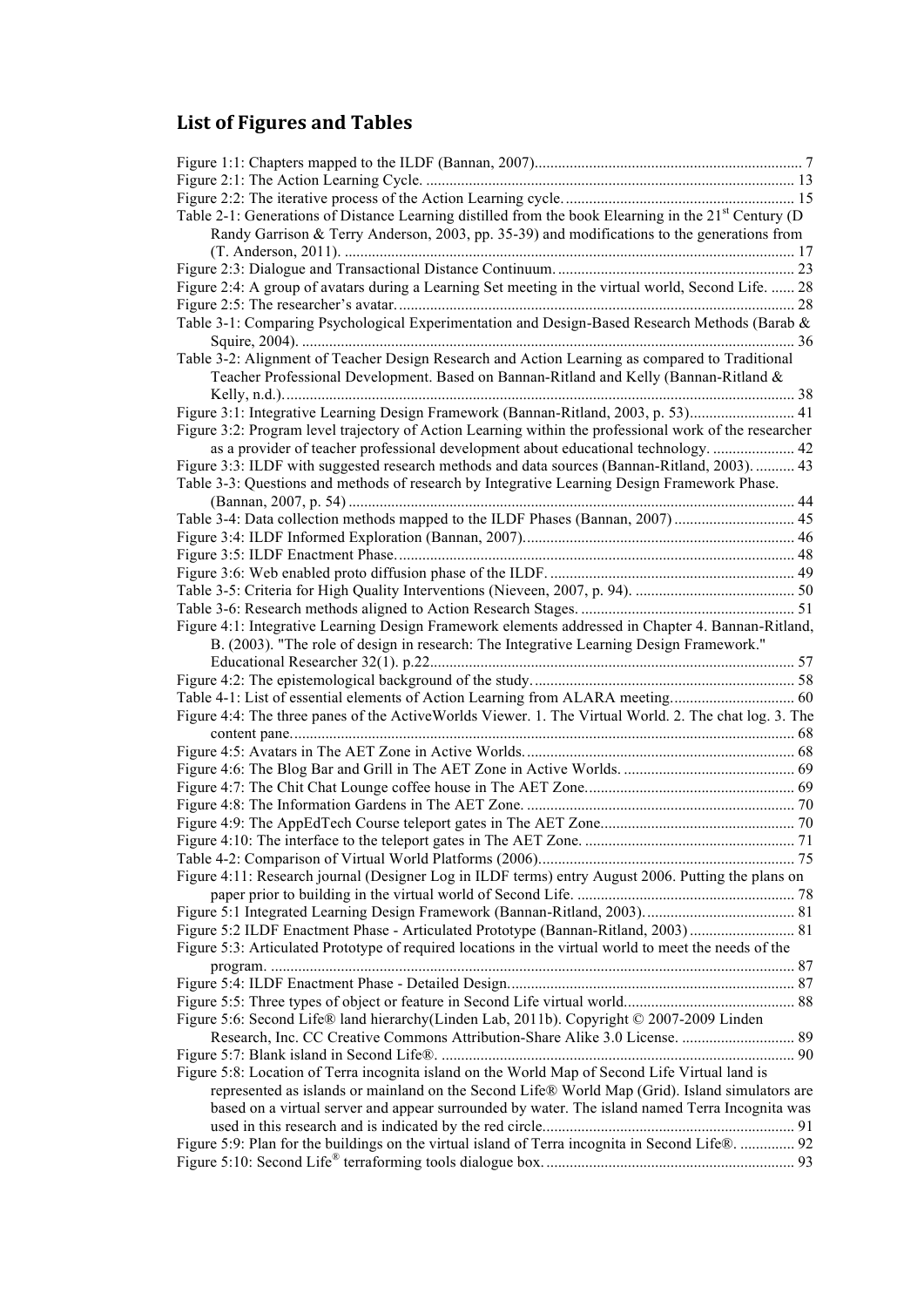| Figure 5:11: Example of a sky box, an elevated platform in the sky, used as extra building space for<br>participants' projects. Pictured here is a barn under construction on a platform at 200m 93<br>Figure 5:12: Aerial view and list of ground level buildings in the completed layout in Second Life®. |  |
|-------------------------------------------------------------------------------------------------------------------------------------------------------------------------------------------------------------------------------------------------------------------------------------------------------------|--|
|                                                                                                                                                                                                                                                                                                             |  |
| Figure 5:14: (a) The Visitor on Centre Terra incognita island was the landing point and information                                                                                                                                                                                                         |  |
| Figure 5:15: (a) Online indicator in the form of an bell was used to contact the program facilitator. (b)                                                                                                                                                                                                   |  |
|                                                                                                                                                                                                                                                                                                             |  |
| Figure 5:17 (a) One type of teleporter used. (b) Sign marking the "Return to Visitor Centre" teleporter                                                                                                                                                                                                     |  |
| Figure 5:18: Signs on the island helped navigation and the sense of cultural back story. (a) Harlan Bay                                                                                                                                                                                                     |  |
| orientation Play Deck and Surf Club meeting rooms (b) Spotter Square shopping village for                                                                                                                                                                                                                   |  |
|                                                                                                                                                                                                                                                                                                             |  |
|                                                                                                                                                                                                                                                                                                             |  |
|                                                                                                                                                                                                                                                                                                             |  |
| Figure 5:22: Bulletin board that are editable through a web interface were used to reserve areas on the                                                                                                                                                                                                     |  |
|                                                                                                                                                                                                                                                                                                             |  |
| Figure 5:24: Decka's Decks group facility with break out pods in large group configuration.  105                                                                                                                                                                                                            |  |
| Figure 5:25: Break our pod at altitude. Note fences for avatar safety and slide presentation screen. 105                                                                                                                                                                                                    |  |
| Figure 5:26: Facilitator pod docked with break our pod at a height of 400m. Note resource box to the                                                                                                                                                                                                        |  |
|                                                                                                                                                                                                                                                                                                             |  |
| Figure 5:28: Facilitator control panel for the management of the flying break out pods and the email                                                                                                                                                                                                        |  |
|                                                                                                                                                                                                                                                                                                             |  |
|                                                                                                                                                                                                                                                                                                             |  |
| Figure 5:29: Decka's Decks audio tour sign when touched plays a description of the features of the                                                                                                                                                                                                          |  |
|                                                                                                                                                                                                                                                                                                             |  |
|                                                                                                                                                                                                                                                                                                             |  |
| Figure 5:31: Filing cabinets with floating text labels for document storage and distribution.  108                                                                                                                                                                                                          |  |
| Table 5-2: MystiTool Accessory Components and their application in the Action Learning Program.                                                                                                                                                                                                             |  |
| Figure 5:32: The researcher, Lindy McKeown Orwin, and her Second Life avatar, Decka Mah.  112                                                                                                                                                                                                               |  |
|                                                                                                                                                                                                                                                                                                             |  |
|                                                                                                                                                                                                                                                                                                             |  |
|                                                                                                                                                                                                                                                                                                             |  |
|                                                                                                                                                                                                                                                                                                             |  |
|                                                                                                                                                                                                                                                                                                             |  |
|                                                                                                                                                                                                                                                                                                             |  |
|                                                                                                                                                                                                                                                                                                             |  |
|                                                                                                                                                                                                                                                                                                             |  |
|                                                                                                                                                                                                                                                                                                             |  |
| Figure 5:33: This Sea Siren fishlike fantasy creature is an example of a non-human, fantasy avatar.114                                                                                                                                                                                                      |  |
| Figure 5:34: (a) The shopping village and (b) inside a store an avatar makes selections from cabinet                                                                                                                                                                                                        |  |
|                                                                                                                                                                                                                                                                                                             |  |
| Figure 5:35: The four elements that make up orientation: Location, Interface, Participants and Action                                                                                                                                                                                                       |  |
| Figure 5:36: Orientation event at the beginning of Program 2 giving an explanation of the Action<br>Learning Process. Note the two avatars standing are the Facilitator (left) and the technical                                                                                                            |  |
| Figure 5:37: Orientation event described Island locations explained. In this example, The Village for                                                                                                                                                                                                       |  |
| avatar customization. Note the controls on the base of the scripted slide viewer for advancing                                                                                                                                                                                                              |  |
|                                                                                                                                                                                                                                                                                                             |  |
| Figure 5:38: Core Learning Edu-Gallery exhibition gallery for Action Learners' photographs.  121                                                                                                                                                                                                            |  |
| Figure 5:39: Core Learning event – Creating content in the edu-Gallery July 4, 2007 121                                                                                                                                                                                                                     |  |